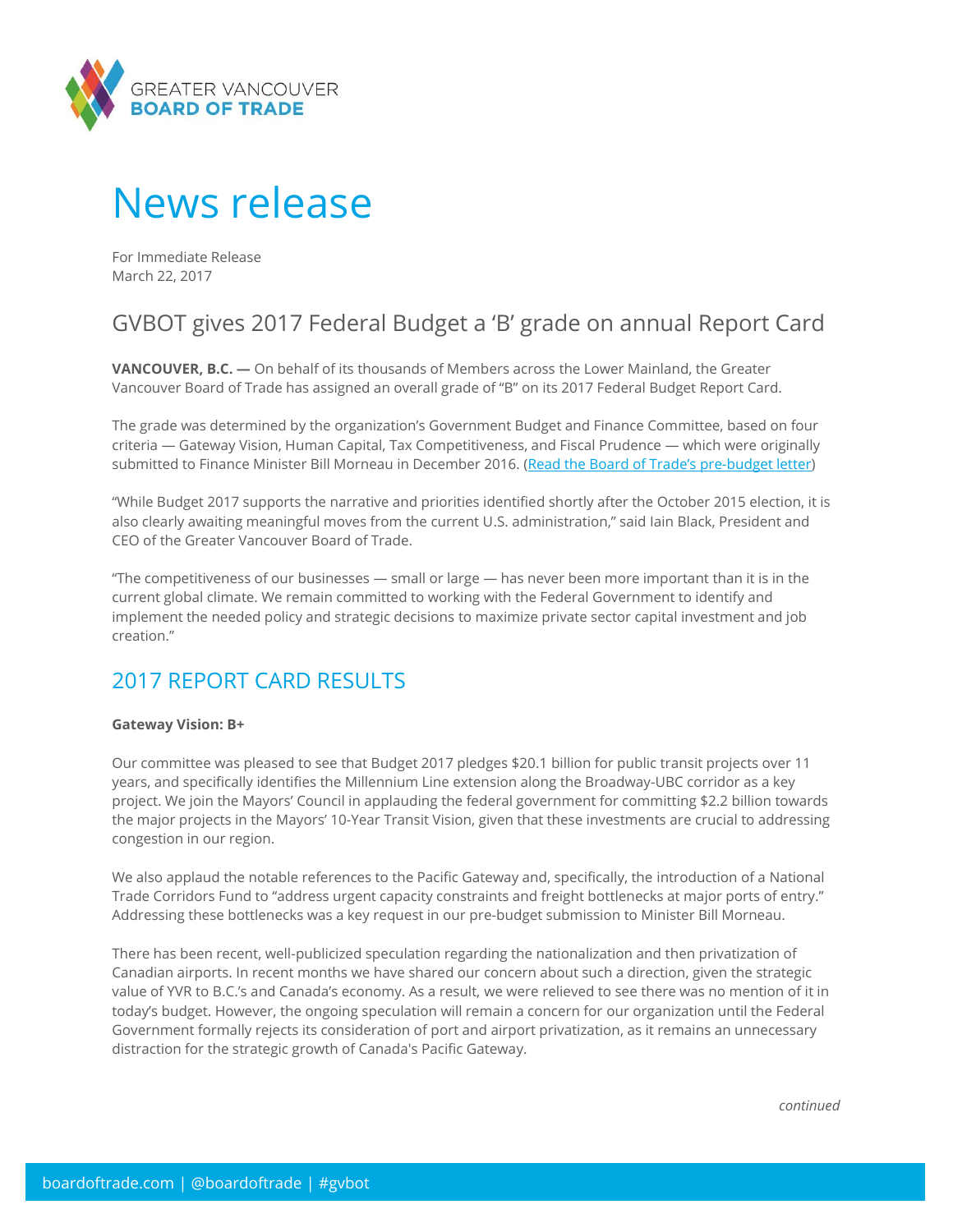

#### **Human Capital: B+**

In th[e Greater Vancouver Economic Scorecard 2016,](http://boardoftrade.com/scorecard2016/) the attraction, development, and retention of human capital was identified as a top priority for our region. In our December 2016 letter to Minister Morneau, we requested that the federal government take action on this file and specifically work to address the growing disparity between labour market supply and shifting labour market demands.

Accordingly, we were very pleased to note this budget has a substantial focus on addressing housing affordability, child care, and post-secondary skills training programs, as these initiatives are directly linked to the supply of skilled labour, particularly in large urban centres like Greater Vancouver. Our region's housing affordability is a key issue for the Board of Trade, and a new \$5-billion National Housing Fund intended to help jump start new rental supply in the region is a welcome announcement.

Access to affordable child care was also a key announcement in today's budget, with \$7 billion being allocated to create more high-quality, affordable child care spaces nationwide. Finally, a substantial \$220-million investment in Mitacs to create more co-op spaces for post-secondary students will help ensure that we are able to meet our labour market demands.

While these investments will focus resources in areas important to our region's economic success, they would be more effective if they were accelerated to a timeframe shorter than the 10-year horizon announced today.

#### **Tax Competitiveness: B**

We are glad to see no changes have been made that undermine our country's tax competitiveness. However, we will remain vigilant on possible changes to the capital gains tax, the taxation of stock options, and additional personal and business tax increases.

#### **Fiscal Prudence: C**

In our letter to Minister Morneau, we asked for the Federal Government to develop and communicate a strategy to return Canada to a balanced budget within a reasonable period. Unfortunately, Budget 2017 did not meet those expectations, and the government has not shown how — or when — they plan to return our country to a balanced budget.

-30-

#### **Notes:**

o The Honourable Navdeep Bains, Canada's Minster of Innovation, Science and Economic Development, will deliver an official post-budget address tomorrow at the Greater Vancouver Board of Trade. Full details a[t boardoftrade.com/budget2017.](https://www.boardoftrade.com/events/individual-events/987-6154)

#### **Background:**

- o Read GVBOT's 2017-18 pre-budget submission at [boardoftrade.com/budget2017letter.](https://www.boardoftrade.com/files/advocacy/2017-bc-election/gvbot-federal-budget-letter-2017.pdf)
- o Read the Greater Vancouver Economic Scorecard 2016 a[t boardoftrade.com/scorecard2016.](http://boardoftrade.com/scorecard2016/)